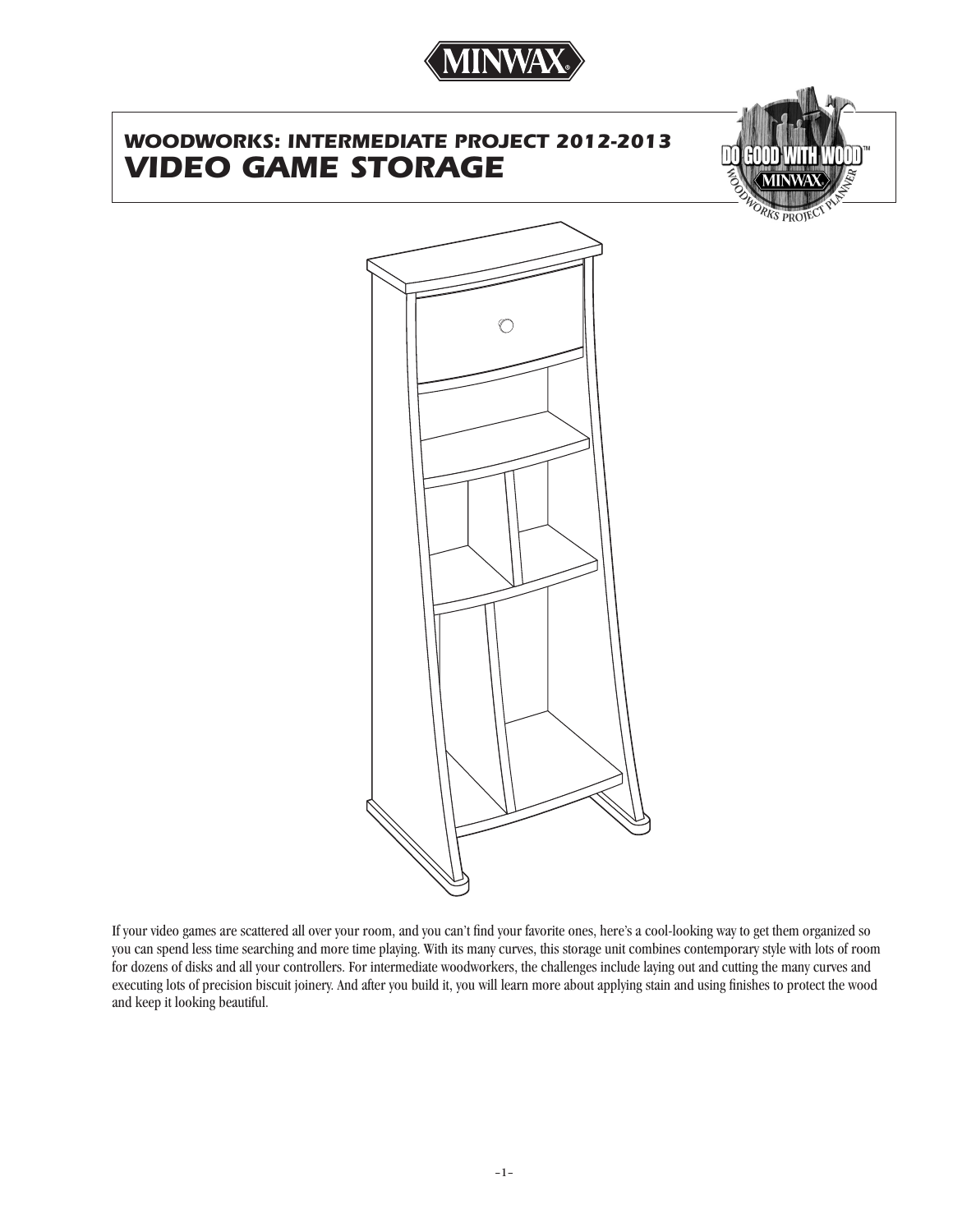## *TOOLS REQUIRED*

### **Hand Tools**

- Bevel square
- Sanding block
- Pipe or bar clamps, C-clamp
- Adjustable square

### **Power Tools**

- Belt sander
- Table saw
- Miter saw
- Bandsaw
- Orbital or finish sander

### **Miscellaneous**

- Tape measure
- Pencil
- Wood glue
- Safety glasses
- 120-grit sandpaper
- Clean, lint-free cloths
- Respirator
- Gloves for finishing
- Mineral spirits, for cleanup of oil-based finishes
- Good quality, natural-bristle brush (oil-based finishes)
- Good quality, synthetic-bristle brush (water-based finishes)

## *SHOPPING LIST*

### **Recommended Wood:** Ash

| <b>Alternate Wood: Pine or Oak</b> |                          |          |  |  |  |
|------------------------------------|--------------------------|----------|--|--|--|
| Parts                              | <b>Material</b>          | Quantity |  |  |  |
| A, B, C, D, E, G, H                | $1 \times 4 \times 14'$  |          |  |  |  |
| A, B, C, E, F, I, K                | $1 \times 6 \times 9'$   |          |  |  |  |
| Woodscrews                         | #8 $\times$ 1¼" flathead | 10       |  |  |  |

## *CUTTING LIST*

| Overall dimension: $41\frac{1}{4}$ "h × $17\frac{1}{4}$ "w × $13$ "d |                                |                |                                                                                       |                                                                           |  |
|----------------------------------------------------------------------|--------------------------------|----------------|---------------------------------------------------------------------------------------|---------------------------------------------------------------------------|--|
| Part                                                                 | <b>Name</b>                    | Qty            | <b>Dimension</b>                                                                      | <b>Notes</b>                                                              |  |
| A                                                                    | <b>Sides</b>                   | $\overline{2}$ | $\frac{3}{4}$ " $\times$ $12\frac{1}{2}$ " $\times$ $39\frac{3}{4}$ "                 |                                                                           |  |
| B                                                                    | Shelf                          | 1              | $\frac{3}{4}$ " × 11 <sup>3</sup> / <sub>8</sub> " × 15"                              | Indicates width at<br>ends. Curve on front<br>adds approx 1/4"            |  |
| $\mathcal{C}$                                                        | Shelf                          | $\mathbf{1}$   | $\frac{3}{4}$ " × 7 $\frac{1}{2}$ " × 15"                                             | Indicates width at<br>ends. Curve on front<br>adds approx 1/4"            |  |
| $\mathbf{D}$                                                         | Shelf                          | $\mathbf{1}$   | $\frac{3}{4}$ " × 6" × 15"                                                            | Indicates width at<br>ends. Curve on front<br>adds approx 1/4"            |  |
| E                                                                    | Shelves under<br>& over drawer | $\overline{2}$ | 3/4" x 51/4" x 15"                                                                    | Indicates width at<br>ends. Curve on front<br>adds approx 1/4"            |  |
| F                                                                    | Upper divider                  | $\mathbf{1}$   | $\frac{3}{4}$ " $\times$ 7 $\rlap{1}{\}/_{\!2}$ " $\times$ 8 $\rlap{1}{\not\,4}$ "    |                                                                           |  |
| G                                                                    | Lower divider                  | $\mathbf{1}$   | $\frac{3}{4}$ " × 11 <sup>3</sup> / <sub>8</sub> " × 14"                              |                                                                           |  |
| H                                                                    | Feet                           | $\overline{2}$ | $\frac{3}{4}$ " × $1\frac{1}{2}$ " × $13$ "                                           | Round front end<br>with 3/4" radius                                       |  |
| I                                                                    | Top                            | $\mathbf{1}$   | $\frac{3}{4}$ " × 5%" × 17¼"                                                          | Indicates width at<br>narrow point. Curve<br>on front adds<br>approx 1/4" |  |
| J                                                                    | Drawer front                   | $\mathbf{1}$   | $\frac{3}{4}$ " × 5%" × 14%"                                                          | Rabbet ends 5/16" x<br>1/2". Trace and cut<br>curve.                      |  |
| K                                                                    | Drawer sides                   | $\overline{2}$ | $\frac{1}{2}$ " × 5 <sup>5</sup> /s" × 5"                                             | Rabbet back end<br>$5/16$ " X $1/2$ "                                     |  |
| L                                                                    | Drawer back                    | $\mathbf{1}$   | $\frac{1}{2}$ " × 5 $\frac{1}{16}$ " × 14 $\frac{3}{8}$ "                             |                                                                           |  |
| M                                                                    | Drawer bottom                  | $\mathbf{1}$   | $\frac{1}{4}$ " × 4 <sup>7</sup> / <sub>8</sub> " × 14 <sup>5</sup> / <sub>16</sub> " |                                                                           |  |
| $\mathbf N$                                                          | Drawer stops                   | $\overline{2}$ | $\frac{1}{4}$ " × $1\frac{1}{2}$ " × 2"                                               |                                                                           |  |

## *WOOD FINISHING PRODUCTS*

## **Recommended Finish**

- Prep: Minwax® Pre-Stain Wood Conditioner (oil-based)
- Stain: Minwax<sup>®</sup> Wood Finish™, Classic Gray<br>Finish: Minwax® Polycrylic® Protective Finish
- Minwax<sup>®</sup> Polycrylic<sup>®</sup> Protective Finish, Satin

## **Alternate Finish**

- Prep: Minwax® Pre-Stain Wood Conditioner (oil-based)
- Stain: Minwax<sup>®</sup> Gel Stain, Aged Oak<br>Finish: Minwax® Fast-Drving Polyuret
- Minwax<sup>®</sup> Fast-Drying Polyurethane, Semi-Gloss Finish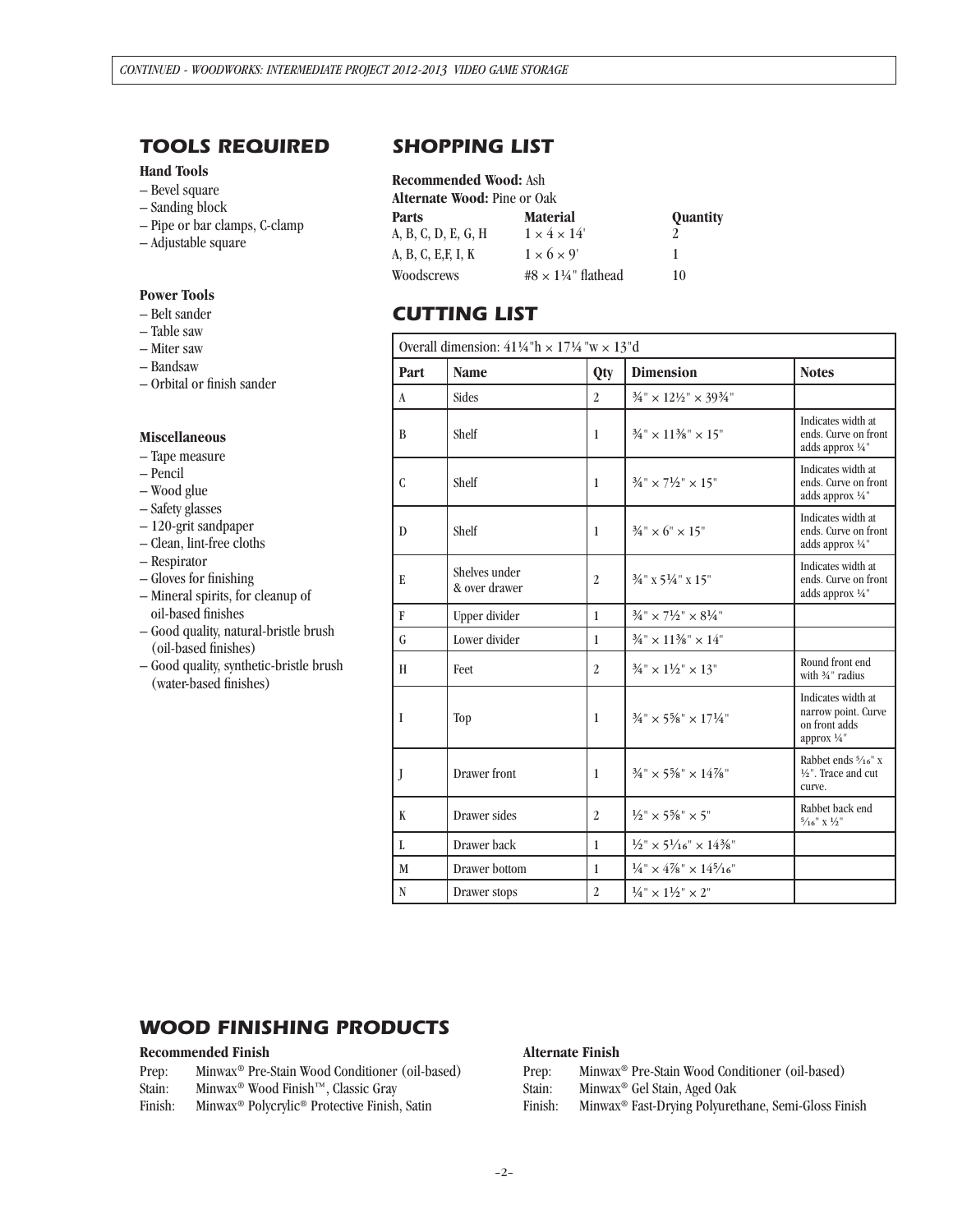## *BEFORE YOU BEGIN*

Good craftsmanship begins and ends with good work habits, so make the following steps part of your routine workshop practice. If you have any doubts or questions about how to proceed with a project, always discuss them with your shop instructor.

- Carefully and fully review plans and instructions before putting a tool to the project lumber.
- Work sensibly and safely. Wear safety goggles. Wear the appropriate respirator whenever making sawdust or working with thinners or other solvents.
- At the end of every work session, clean up your shop area and put away all portable tools.

## *CUTTING AND ASSEMBLY PROCEDURE*

**1.** Glue up panels as needed to make parts A, B, C, D, E, G and H.

**2.** Plane or sand the panels flat.

**3.** Cut the sides, A, to finished length. Measuring from the back edge, make a mark on the bottom end of the side panels at 121/2". Make a mark on the top end of the side panels at 51/4". Make a mark in the middle at 71/2". See Fig. 2a.

**4.** Using a piece of flexible material such as hard board, connect the three points made in the previous step and draw a line. See Fig. 2b.

**5.** Cut the curve using a bandsaw or jig saw. Sand the sawn edge. Trace this curve onto the other side piece, cut the line and sand the edge.

**6.** Determine shelf widths starting with shelf B. Measure up 2" from the bottom edge of the side and make a mark. This is the bottom of the lower shelf. Measure the width of the side at this point and subtract 1/2".

**7.** Mark the width dimension from the previous step onto shelf B, measuring from the back edge. Find the center of the shelf (lengthwise) and mark it.

**8.** Using the offcut from the side piece, align its center mark with the center mark on the shelf and its edge with the shelf width marks and trace the curve. See Fig. 2c.

**9.** Repeat the process for the other shelves, C, D and E. To locate shelf C, measure up from the bottom  $1634$ "; for D,  $2534$ " from the bottom. Shelf E under the drawer is  $32\frac{1}{2}$ " from the bottom. Shelf E over the drawer is flush with the top of the sides.

**10.** Make three layout spacers.  $\frac{3}{4}$   $\times$   $12$   $\times$   $2$   $\times$   $\frac{3}{4}$   $\times$   $12 \times 16\frac{3}{4}$   $\times$  $34'' \times 12 \times 2534''$  and  $34'' \times 12 \times 323''$ . These will be used for locating the biscuits. The spacers can be made from scrap.

**11.** Make the spacer even with the bottom and back of the side. Cut slots wide enough for two biscuits for each shelf location.

**12.** Transfer the biscuit locations to the shelves and cut biscuit slots in the end grain.

**13.** Dry-assemble the project.

**14.** Measure for the upper and lower dividers, F and G, and cut them to length. Position the dividers in the case with the back edges flush. The lower divider is located  $4\frac{1}{2}$ " from the inside face of the left case side. The upper divider is centered.

**15.** Using the curved offcut from one of the side pieces, trace the curve onto the dividers, just as you did with the shelves. Cut and sand the curve. See Fig. 2d.

**16.** Make spacers, as before, to locate biscuits for the dividers. Cut biscuit slots in the dividers and shelves.

**17.** Finish sand the interior faces of all parts. Glue up the sub-assembly of three shelves and two dividers. See Fig. 3.

**18.** Glue up the entire assembly, making sure it is square. See Fig. 4.

*Woodworker's Tip: Be sure to wipe off any excess glue immediately. Dried glue will seal the pores of the wood and prevent it from absorbing your wood stain. Use an absorbent cloth soaked in water to remove the excess. Make sure the cloth is soaked (not just damp) with water. The water will dilute the glue, permitting the fibers of the cloth to absorb the glue with the excess water.*

**19.** Make the feet, H. Round the front ends with a 3/4" radius. Sand smooth.

**20.** Fasten the feet to the bottom of the case sides using screws. Do not glue them, as this will limit expansion and contraction.

**21.** Cut the top, I, to size. It should be 3/8" wider and deeper than the shelf on top of the two sides.

**22.** Sand the exterior faces of the case. Screw the top to the case.

**23.** Make the drawer front blank, J. Cut it to fit the drawer opening. Cut the rabbets in the ends to receive the drawer sides.

**24.** Position the drawer front in the opening and trace the curve onto the top edge of the front face. See Fig. 5.

**25.** Cut the curve with a bandsaw and sand the face smooth.

**26.** Make the drawer sides, K. Be sure the length of the sides allows the drawer front to be flush with the front edges of the shelves. Rabbet the back end of the sides. Cut a  $\frac{1}{4}$ " x  $\frac{1}{4}$ " groove in the drawer sides and front for the drawer bottom.

**27.** Make the drawer back, L. Assemble the drawer box.

**28.** Make and install the drawer bottom, K. It slides in under the back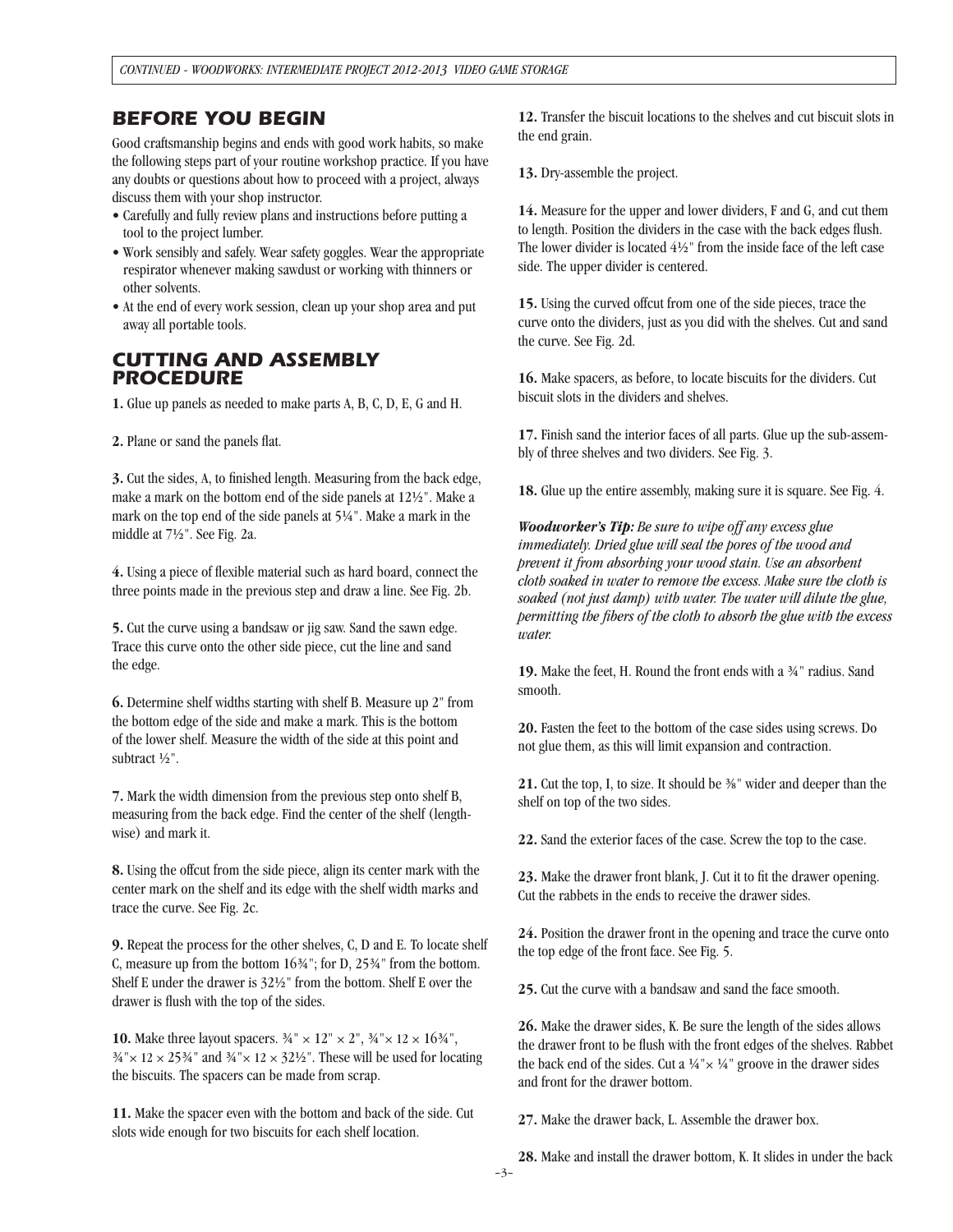and into the grooves on the sides and front.

**29.** Install the drawer stops, N, at the back.

**30.** Finish sand all parts.

#### **STAINING AND FINISHING**

*Woodworker's Tip: Though you may be tempted to cut short your sanding, preparation and application time, don't do it. These tasks are very important steps in obtaining a high-quality finish. Remember, it is the finish, just as much as the fit and smoothness of the parts, that will have an impact on how people judge your craftsmanship. To ensure an excellent result, follow the steps listed in this section and also the instructions the finish manufacturer puts on its products.*

#### **FINISHING TIPS**

- Test the stains and finishes you are planning to use on scraps of wood. On the back of the scrap, mark the stain/finish combination and the type of wood. Allow all samples to dry thoroughly before making your final finish selection. Save your samples for quick reference on future projects.
- All stains and finishes must be allowed to dry thoroughly between coats. Remember that drying times can vary due to temperature, humidity and other climatic conditions.
- If you have some leftover stain or finish, wipe the can rim so that stain or finish in the rim won't dry out and prevent the lid from forming a tight seal.
- Brushes used for oil-based finishes must be cleaned with mineral spirits.

#### **Recommended Finish**

31. Before using Minwax® Wood Finish™ apply the oil-based Minwax® Pre-Stain Wood Conditioner, following the directions on the can. Applying a pre-stain wood conditioner will help to ensure even absorption of stain and prevent blotchiness.

32. Apply the Minwax® Wood Finish™ color you have chosen using a brush or a clean, lint-free cloth following the directions on the can. The brush will help you get the stain into the inside corners. Allow the Wood Finish™ to sit for about 5 to 15 minutes, and then wipe off any excess. To achieve a deeper color, you may apply a second coat after 4 to 6 hours, repeating the application directions for the first coat. Allow the stain to dry for 24 hours before applying the protective clear finish.

*Woodworker's Tip: When wiping off stain, make certain that your last wipe with the cloth goes with the grain of the wood.* 

**33.** After allowing the piece to dry for at least 24 hours, apply Minwax® Polycrylic® Protective Finish following the directions on the can. Stir the can contents thoroughly before starting and periodically during your work session.

**34.** Working a small area at a time to maintain a wet edge, apply the first coat. Work quickly and make the final strokes in each newly finished section with the grain of the wood.

**35.** Allow the finish to dry a minimum of 2 hours. Then sand lightly with 220-grit or finer sandpaper wrapped around a soft backup block. Never use steel wool. Thoroughly dust off and wipe all surfaces with a cloth lightly dampened with water.

**36.** Repeat steps 34 and 35 to apply the second and final coat. Do not sand after the final coat. Allow the finish to cure for 24 hours before using the piece.

#### **Alternate Finish**

**37.** Before using Minwax® Gel Stain, apply oil-based Minwax® Pre-Stain Wood Conditioner, following the directions on the can. Applying a pre-stain conditioner will help ensure even absorption of stain and prevent blotchiness.

38. Before use and occasionally during the application, stir Minwax<sup>®</sup> Gel Stain until creamy.

**39.** Evenly apply a liberal amount of the Minwax® Gel Stain with a brush or rag. Wait 3 minutes and, using a clean rag, wipe with the wood grain to remove the excess. Allow Gel Stain to dry for 8 to 10 hours. To darken the color, apply additional coats of Minwax® Gel Stain. Allow the stain to dry for 24 hours before applying the finish.

**40.** Apply Minwax® Fast-Drying Polyurethane following the directions on the can. Use a good quality, natural-bristle brush. Allow the first coat to dry 4 to 6 hours.

**41.** To apply a second coat, sand all surfaces lightly with 220-grit or finer sandpaper. Dust off and wipe all surfaces with a cloth lightly dampened with mineral spirits. Apply a second coat and set the piece aside to dry for 4 to 6 hours.

**42.** To apply a third coat follow step 41. Allow the final coat to dry 24 hours before normal use of the piece.

### **PRODUCT SAFETY**

For your safety and the safety of those you work with, always read all the directions and safety warnings, which manufacturers print on their labels, and follow them to the letter.

**WARNING!** Removal of old paint by sanding, scraping or other means may generate dust or fumes that contain lead. Exposure to lead dust or fumes may cause brain damage or other adverse health effects, especially in children or pregnant women. Controlling exposure to lead or other hazardous substances requires the use of proper protective equipment, such as a properly fitted respirator (NIOSH approved), and proper containment and cleanup. For more information, call the National Lead Information Center at 1-800-424-LEAD (in U.S.) or contact your local health authority.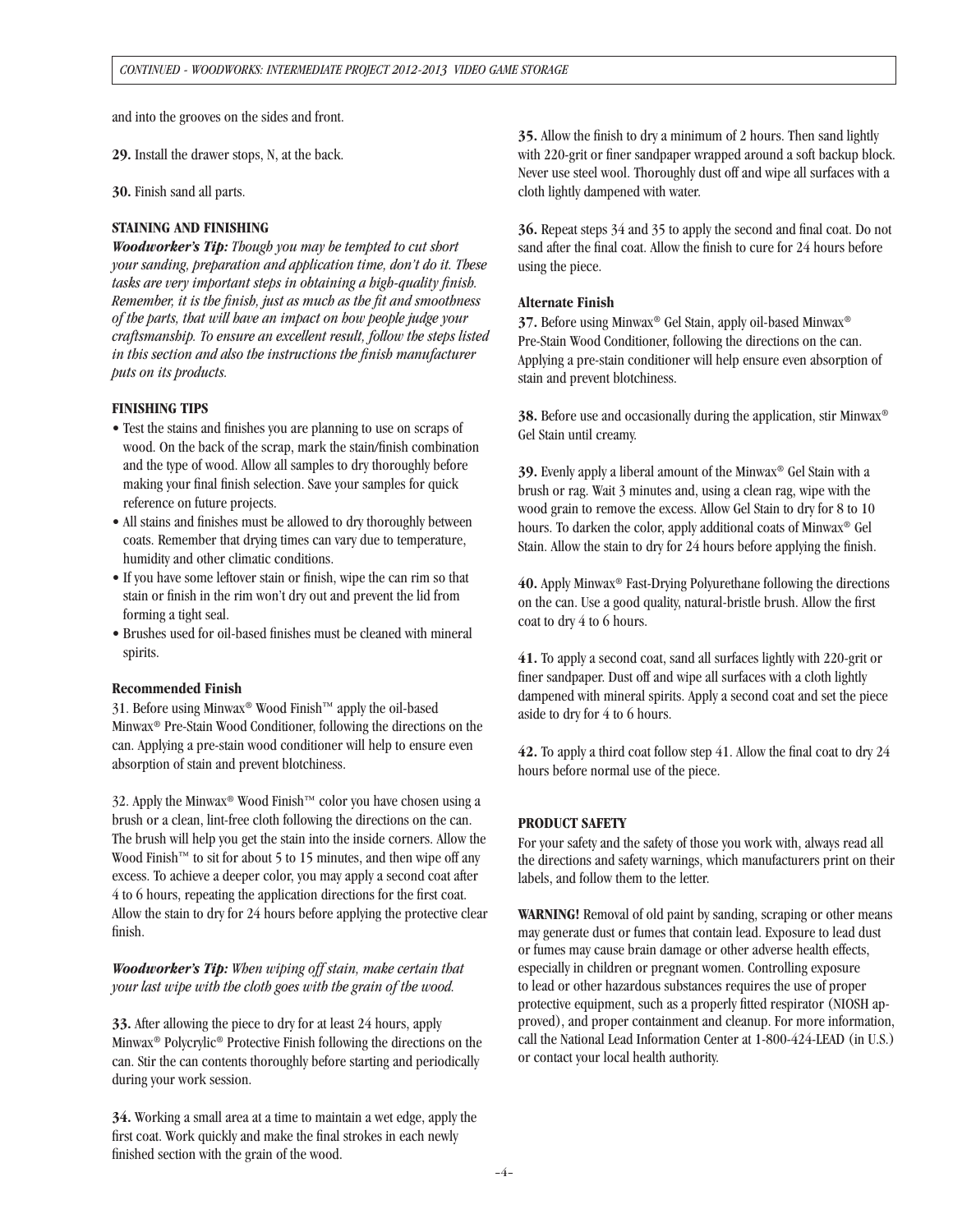**DANGER:** Rags, steel wool, other waste soaked with oil-based stains and clear finishes, and sanding residue may spontaneously catch fire if improperly discarded. Immediately place rags, steel wool, other waste soaked with oil-based products, and sanding residue in a sealed, water-filled metal container. Dispose of in accordance with local fire regulations.

When using oil-based wood finishing products: **CAUTIONS: CONTAINS ALIPHATIC HYDROCARBONS.** Contents are **COMBUSTIBLE.** Keep away from heat and open flame. **VAPOR HARMFUL.** Use only with adequate ventilation. To avoid overexposure, open windows and doors or use other means to ensure fresh air entry during application and drying. If you experience eye watering, headaches, or dizziness, increase fresh air, wear respiratory protection (NIOSH approved), or leave the area. Avoid contact with eyes and skin. Wash hands after using. Keep container closed when not in use. Do not transfer contents to other containers for storage.

**FIRST AID:** In case of eye contact, flush thoroughly with large amounts of water for 15 minutes and get medical attention. For skin contact, wash thoroughly with soap and water. In case of respiratory difficulty, provide fresh air and call physician. If swallowed, call Poison Control Center, hospital emergency room, or physician immediately.

### **DELAYED EFFECTS FROM LONG-TERM OVEREXPOSURE.**

Contains solvents, which can cause permanent brain and nervous system damage. Intentional misuse by deliberately concentrating and inhaling contents may be harmful or fatal.

**WARNING:** This product contains a chemical known to the State of California to cause cancer and birth defects or other reproductive harm.

### **DO NOT TAKE INTERNALLY. KEEP OUT OF REACH OF CHILDREN.**

CONFORMS TO ASTM D-4326. Contact a physician for more health information.

#### When using water-based wood finishing products:

**CAUTIONS:** Use Only With Adequate Ventilation. To avoid overexposure, open windows and doors or use other means to ensure fresh air entry during application and drying. If you experience eye watering, headaches, or dizziness, increase fresh air, or wear respiratory protection (NIOSH approved), or leave the area. Avoid contact with eyes and skin. Wash hands after using. Keep container closed when not in use. Do not transfer contents to other containers for storage.

**FIRST AID:** In case of eye contact, flush thoroughly with large amounts of water. Get medical attention if irritation persists. If swallowed, get medical attention immediately.

**WARNING:** This product contains a chemical known to the State of California to cause cancer and birth defects or other reproductive harm.

#### **DO NOT TAKE INTERNALLY. KEEP OUT OF REACH OF CHILDREN.**

CONFORMS TO ASTM D-4326. Contact a physician for more health information.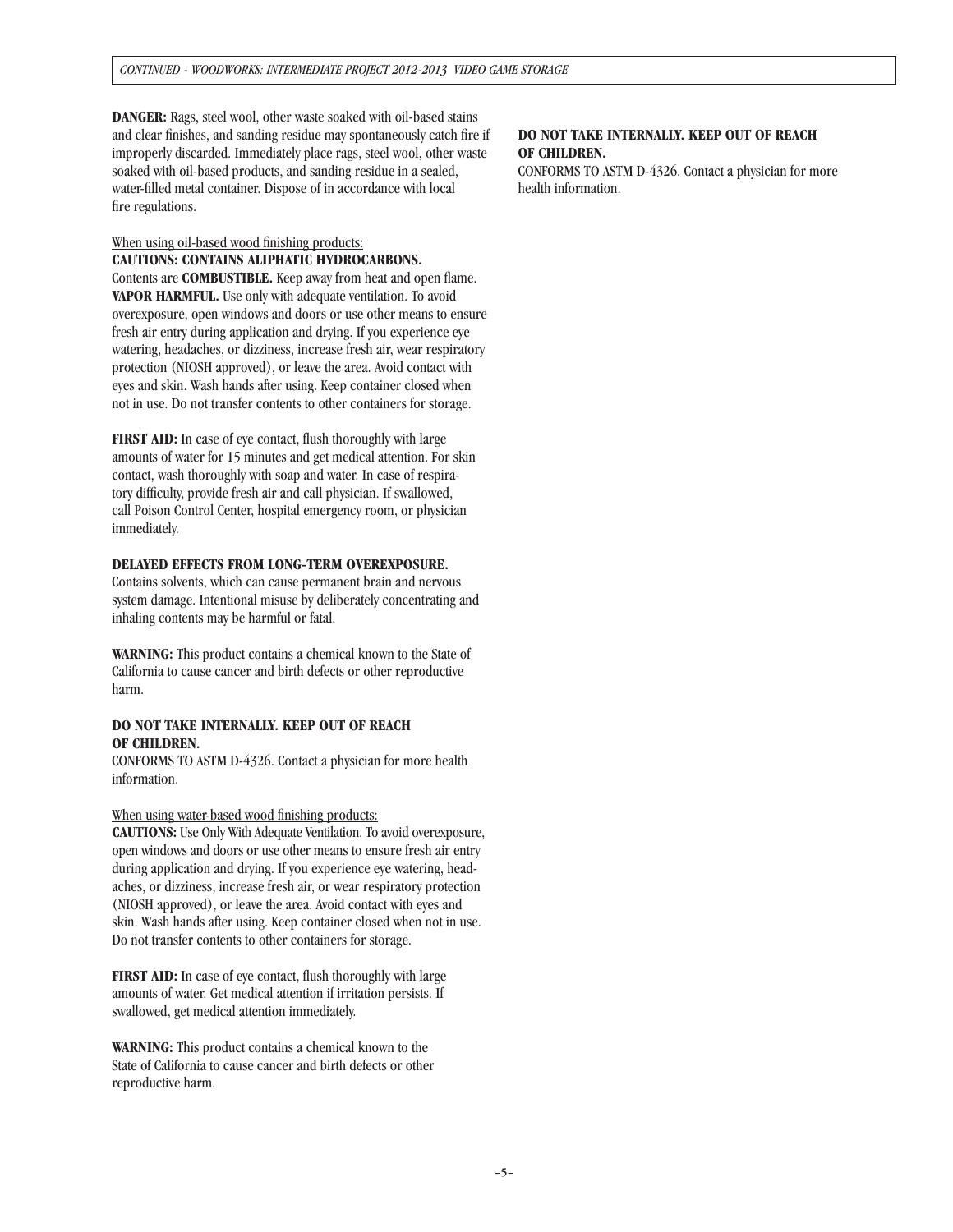## CONTINUED - WOODWORKS: INTERMEDIATE PROJECT 2012-2013 VIDEO GAME STORAGE

# **FIG 1.**

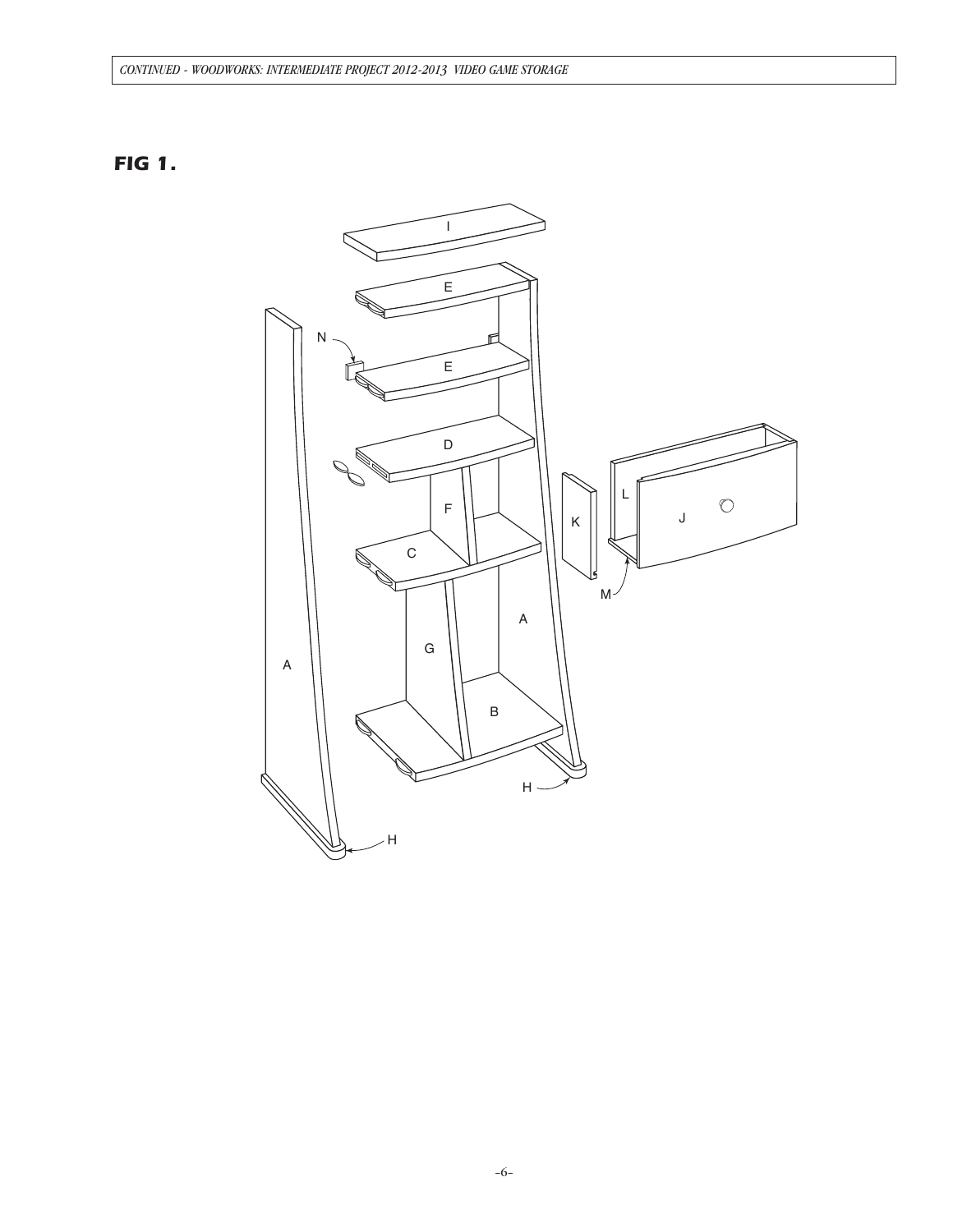









**FIG 2. D** 





**FIG 3.**